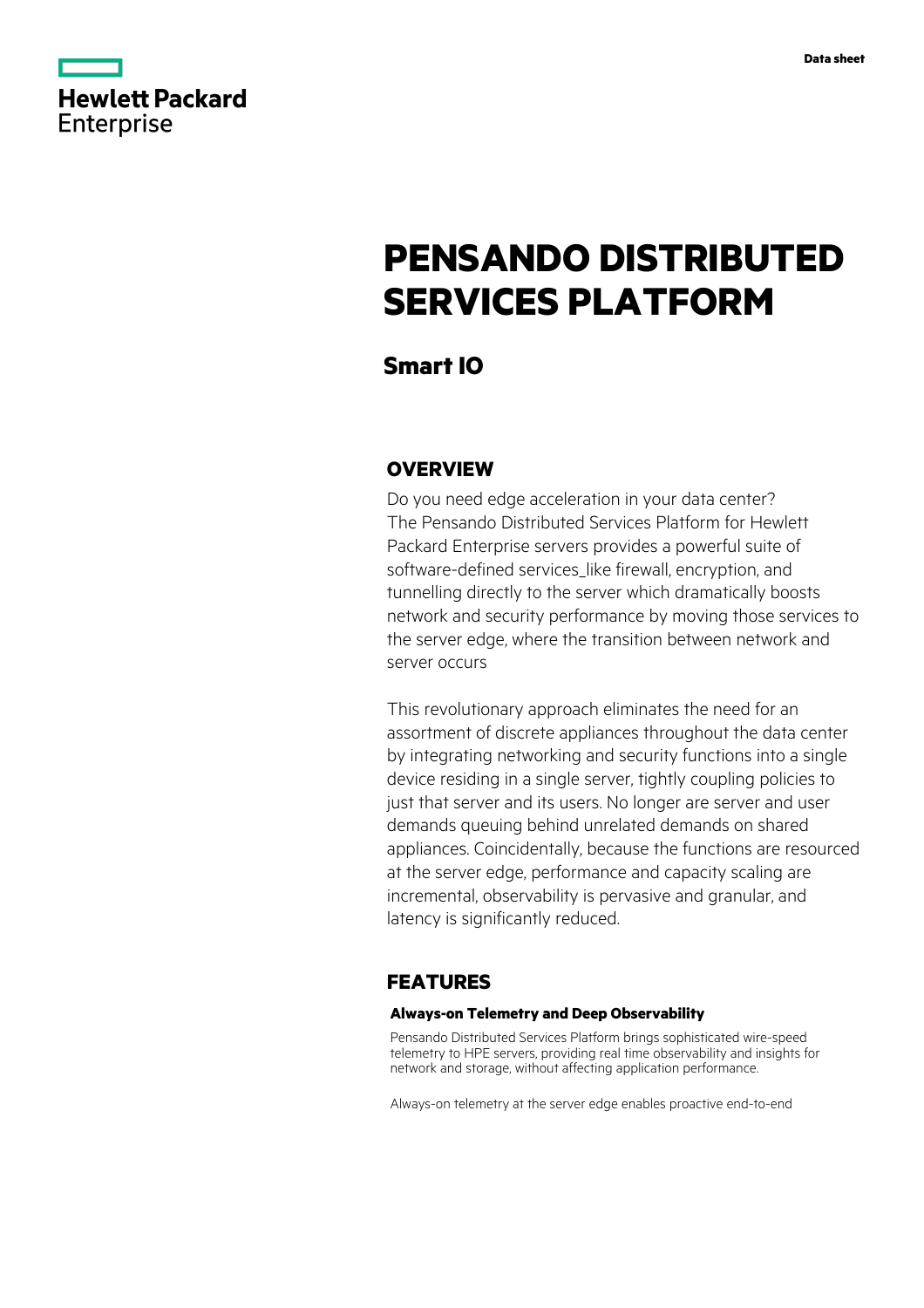troubleshooting and problem reporting, minimizing down-time and significantly reducing mean time to repair (MTTR).

### **Micro Segmentation for KVM and Containerized Application Tiers**

The Pensando Distributed Services Platform isolates KVM/Hyper-V and containerized application tiers from each other on Hewlett Packard Enterprise servers and achieves "zero-trust security" enforced within each machine by the Pensando Distributed Services Card (DSC).

Microsegmentation can be applied – per VM, container, or workload – on the DSP subsystem with full isolation from host-based vulnerabilities.

### **Distributed Stateful Firewall for Bare-Metal, KVM, and Containerized Environments**

Pensando DSP enables policy enforcement and permitted list communications between servers within the data center (East-West security).

Pensando DSC implements an enterprise-class, centrally managed stateful firewall at each server edge.

Advanced firewall functionality includes Application Layer Gateway (ALG), and packet-based DDoS attack protection (Flood, TCP SYN, fragmentation, Ping-of-Death (PoD), and more).

### **Simplified Infrastructure Operations**

Pensando DSP eliminates multiple discrete network and security appliances such as an East-West stateful firewall.

Eliminates complexity and latency associated with network tromboning-effect through multiple appliances.

A simplified architecture and always-on visibility results in fewer outages and faste mean time to repair (MTTR).

Replaces multiple appliances, reducing costs and complexity, all while improving security.

Pensando DSP lowers total cost of network and security services per server.

## **Technical specifications Pensando Distributed Services Platform**

| <b>Port speed</b>        | 25 Gb                                 |
|--------------------------|---------------------------------------|
| <b>Number of ports</b>   | $\overline{2}$                        |
| <b>Form factor</b>       | Standup Pcie, Half-height half-length |
| <b>Power</b>             | <21W                                  |
| <b>License Type</b>      | E-RTU                                 |
| <b>Support Coverage</b>  | 24x7 and 5, 4, 3, and 1 year Licenses |
| <b>Subscription Term</b> | 1, 3, 4, and 5 year terms             |